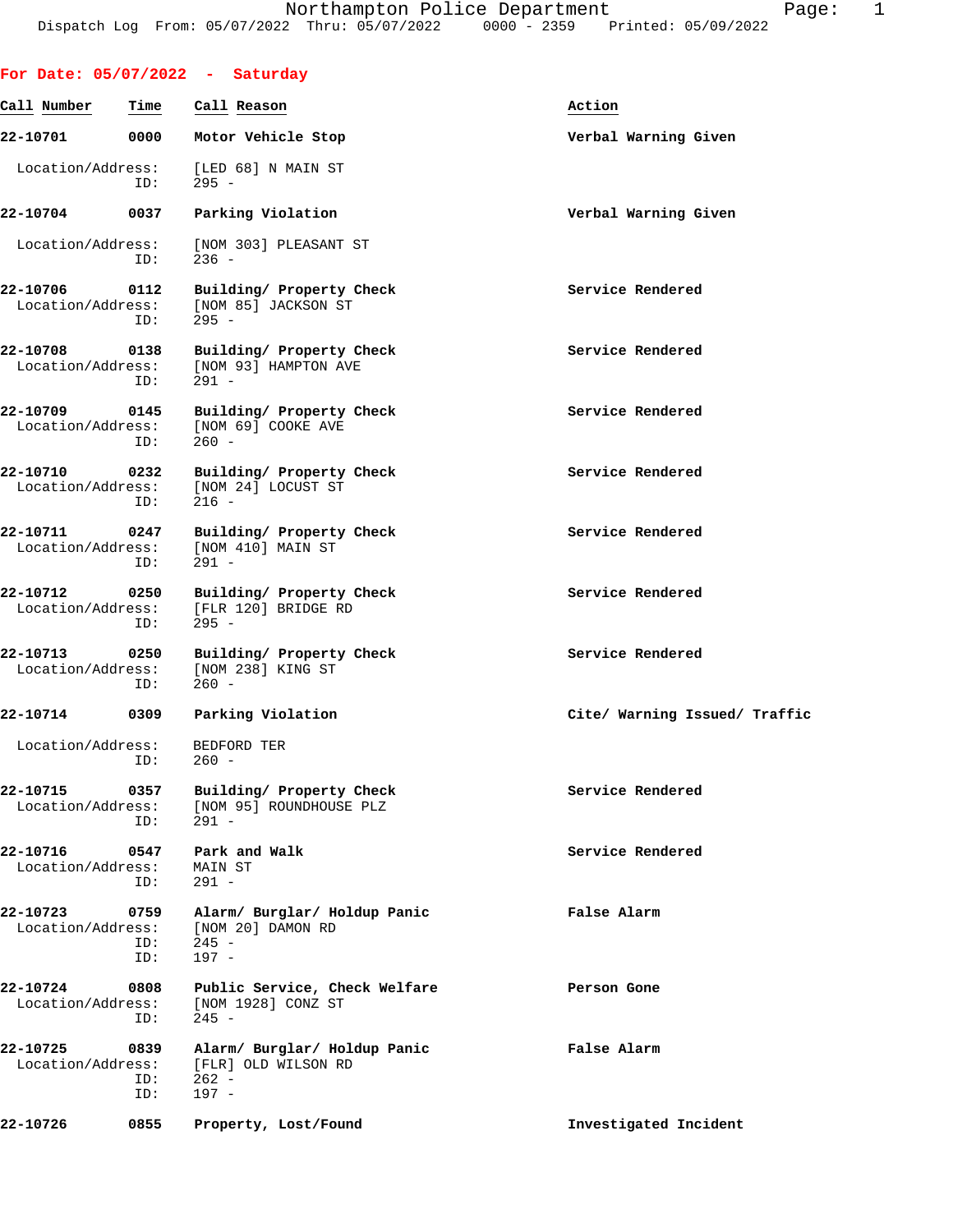|            | $l$ age. |
|------------|----------|
| 05/09/2022 |          |

| Location/Address:                                   | ID:                              | [NOM 2449] PLEASANT ST<br>$245 -$                                                                  |                               |
|-----------------------------------------------------|----------------------------------|----------------------------------------------------------------------------------------------------|-------------------------------|
| 22-10728<br>Location/Address:                       | 0942<br>ID:                      | Theft/ Larceny<br>[NOM 2241] EASTHAMPTON RD<br>$245 -$                                             | Service Rendered              |
| 22-10729                                            | 1012                             | Traffic, Complaint/Hazard                                                                          | Area Search Negative          |
| Vicinity of:                                        | ID:                              | [NOM 1088] EASTHAMPTON RD<br>$245 -$                                                               |                               |
| 22-10730<br>Location/Address:                       | 1040<br>ID:<br>ID:               | Public Service, Check Welfare<br>[NOM 1957] BEDFORD TER<br>$COR01 -$<br>$230 -$                    | Service Rendered              |
| 22-10737                                            | 1437                             | Damage/ Vandalism                                                                                  | Investigated Incident         |
| Location/Address:                                   | ID:<br>ID:                       | [FLR] SYLVESTER RD<br>$203 -$<br>$203 -$                                                           |                               |
| 22-10741                                            | 1538                             | Motor Vehicle Stop                                                                                 | Cite/ Warning Issued/ Traffic |
| Location/Address:                                   | ID:                              | [NOM 74] KING ST<br>$287 -$                                                                        |                               |
| 22-10743<br>Refer To Incident:                      | 1551<br>ID:<br>ID:               | Juvenile Problem<br>Location/Address: [FLR 239] BRIDGE RD<br>$287 -$<br>$203 -$<br>$22 - 881 - OF$ | Report Done                   |
| 22-10746                                            | 1639                             | Assist/ Service Calls                                                                              | Report Done                   |
|                                                     | ID:<br>ID:                       | Location/Address: [NOM 73] MAIN ST<br>$298 -$<br>$287 -$                                           |                               |
| Refer To Incident:                                  |                                  | $22 - 883 - OF$                                                                                    |                               |
| 22-10747                                            | 1643                             | Public Service, Check Welfare                                                                      | Investigated Incident         |
| Location/Address:                                   | ID:<br>ID:                       | [NOM 933] MAIN ST<br>$203 -$<br>$186 -$                                                            |                               |
| 22-10748<br>Location/Address:                       | 1700<br>ID:                      | Building/ Property Check<br>[NOM 933] MAIN ST<br>$186 -$                                           | Service Rendered              |
| 22-10751<br>Location/Address:                       | 1753<br>ID:                      | Traffic Enforcement/ Radar<br>[NOM 2856] BRIDGE ST<br>$186 -$                                      | Service Rendered              |
| 22-10753<br>Location/Address:                       | 1842<br>ID:                      | Assist/ Service Calls<br>[NOM 188] CENTER ST<br>$203 -$                                            | Service Rendered              |
| 22-10755<br>Location/Address:                       | 1938<br>ID:                      | Trespassing/ Unwanted Guest<br>[LED 32] HAYDENVILLE RD<br>$298 -$                                  | Service Rendered              |
| 22-10757<br>Location/Address:<br>Refer To Incident: | 1946<br>Fire Unit:<br>ID:<br>ID: | Traffic Accident<br>OLD SOUTH ST<br>E2-Pumper-Engine 2<br>$242 -$<br>$287 -$<br>$22 - 884 - OF$    | Report Done                   |
| 22-10760                                            | 2127                             | Traffic Accident                                                                                   | Report Done                   |